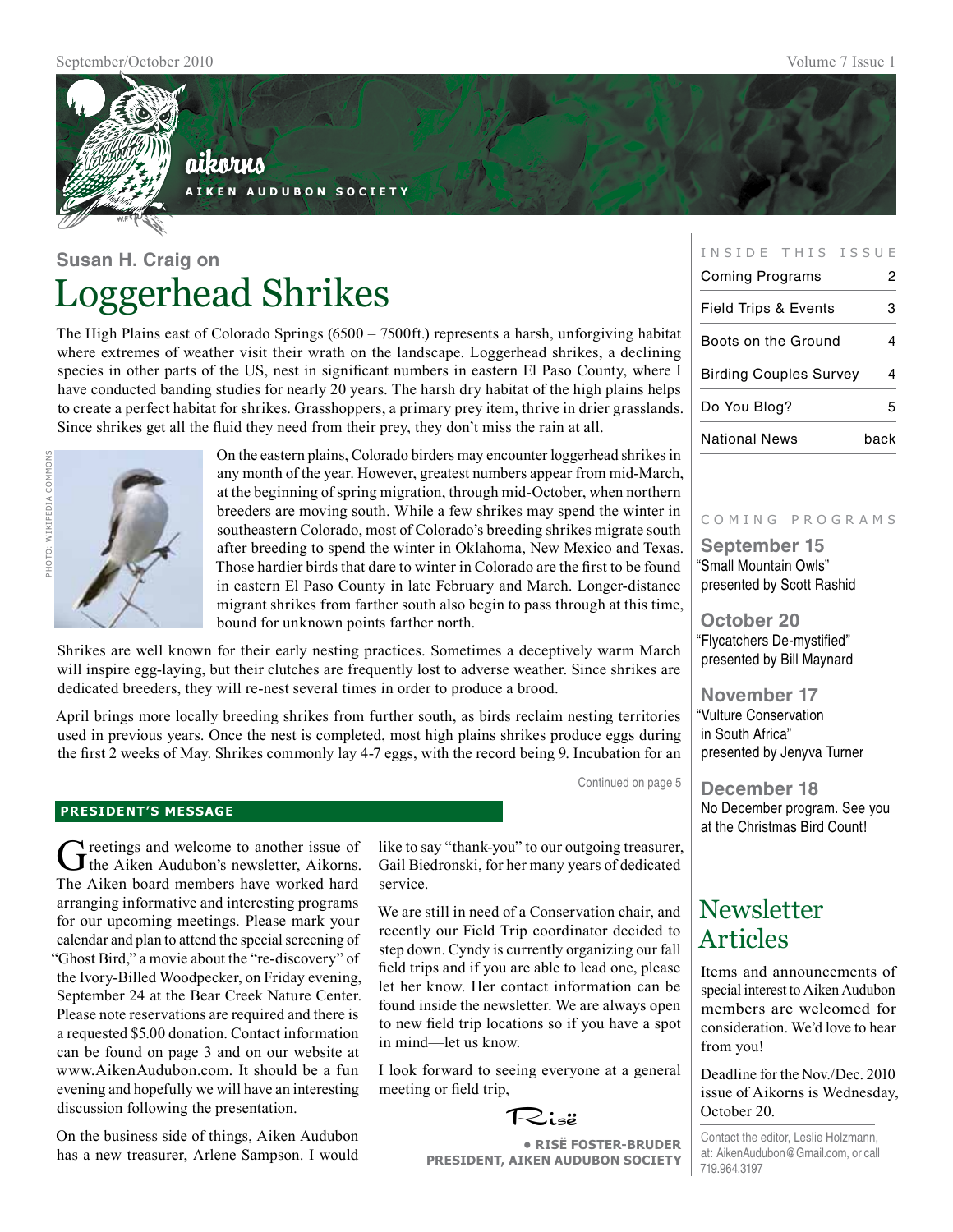#### **upcoming aiken Programs**

# September 15 • Scott Rashid Small Mountain Owls



 $M$ hen we picture an owl we often conjure up an image of a large majestic bird like the Great Horned Owl. Did you know that the Rocky Mountains are home to owls so small they could easily use a pencil as a perch? Four species of small owls are found in Colorado's mountains: the Flammulated Owl, Northern Pygmy-Owl, Northern Saw-whet Owl, and Boreal Owl. Spend the evening with Scott Rashid, author of *Small Mountain Owls*, and learn about the lives of these tiny predators that are at home in our local forests.

*Small Mountain Owls* s a fascinating and beautiful guide providing detailed information and over 160 striking photos and drawings about the lives and ranges of these tiny predators. The book ends with a useful glossary of scientific names and a detailed bibliography. This book will be a treasured reference for anyone interested in the avian

world. Autographed copies will be available for anyone who wishes to purchase one.

Scott Rashid has been passionate about owls ever since the early 1980s and has been involved in wild bird banding and rehabilitation for many years. After moving to Colorado in 1989, he began banding, researching, and photographing several avian species.

## October 20 • Bill Maynard Flycatchers Demystified

Bill Maynard will entertain and educate us with his program, "Flycatchers"<br>Demystified." Even experienced birders will benefit from his helpful hints on identifying all of Colorado's flycatchers by both sight and sound.

Bill moved to Colorado in the '80s and founded a wildlife art gallery with his sister-in-law, Virginia. A real bird job, an avian analyst variability research project with Dr. Jared Verner, led him to California with its endemic birds; to Mt. Graham, Arizona, surveying for the endangered Mt. Graham red squirrel, and more birds; on to New Mexico, coordinating the statewide search for the endangered Southwest Willow Flycatcher for the New Mexico Department of Game and Fish; back to Colorado, as a biologist on a large military reservation, and then on to the American Birding Association, as Field Programs Manager. Bill is currently editor of "Winging It," the Association's publication.



Photo: Leslie Holzmann

Bill's main interests involve learning more about bird taxonomy and vocalizations, the finer points of bird identification, digiscoping, and travel anywhere; but especially to The Bird Continent. Knowing next to nothing about seabirds, Bill hopes to one day go on multi-day pelagics, following ocean wanderers across an unexplored frontier.

Bill is a Colorado Field Ornithologists' Bird Records Committee member, plus he can perform a mean rendition of a Lesser Prairie-Chicken's lek display; thankfully, failing miserably at the female's vocal "bubbling, hooting wamp, wodum, wodum" and other wild clucking, with exaggerated jumps and strutting of the male.

**Aiken Audubon programs are free and open to the public. They are held at the Colorado State Division of Wildlife building located at 4255 Sinton Road. Coffee and socializing is at 6:30 pm and programs begin at 7 pm. Please use the back entrance.** *Note***: Sinton Road runs parallel to I-25 on the east side, between Garden of the Gods Road and Fillmore Street.**

#### AIKEN AUDUBON BOARD MEMBERS

**President** Risë Foster-Bruder 719.282.7877

**Vice President** Frank Dodge 719.548.9863

> **Secretary** Christine Bucher 719.596.2916 baccab@aol.com

**Treasurer** Arlene Sampson 719.574.6134

**Program Chair** Debra Barnes 303.947.0566 kfoopooh@yahoo.com

**Conservation Chair** (Position open)

> **Publicity Chair** Christine Bucher 719.596.2916 baccab@aol.com

**Education Chair** Michael E. Whedon 719.243.2083 MEWhedon@gmail.com

**(Acting) Field Trips** Cyndy Kulp KulpC@aol.com

**Aikorns Editor/ Webmaster** Leslie Holzmann 719.495.8889 AikenAudubon@gmail.com

> **Hospitality** Arlene Sampson 719.574.6134

**Christmas Count** Ben & Sally Sorensen 719.635.1716

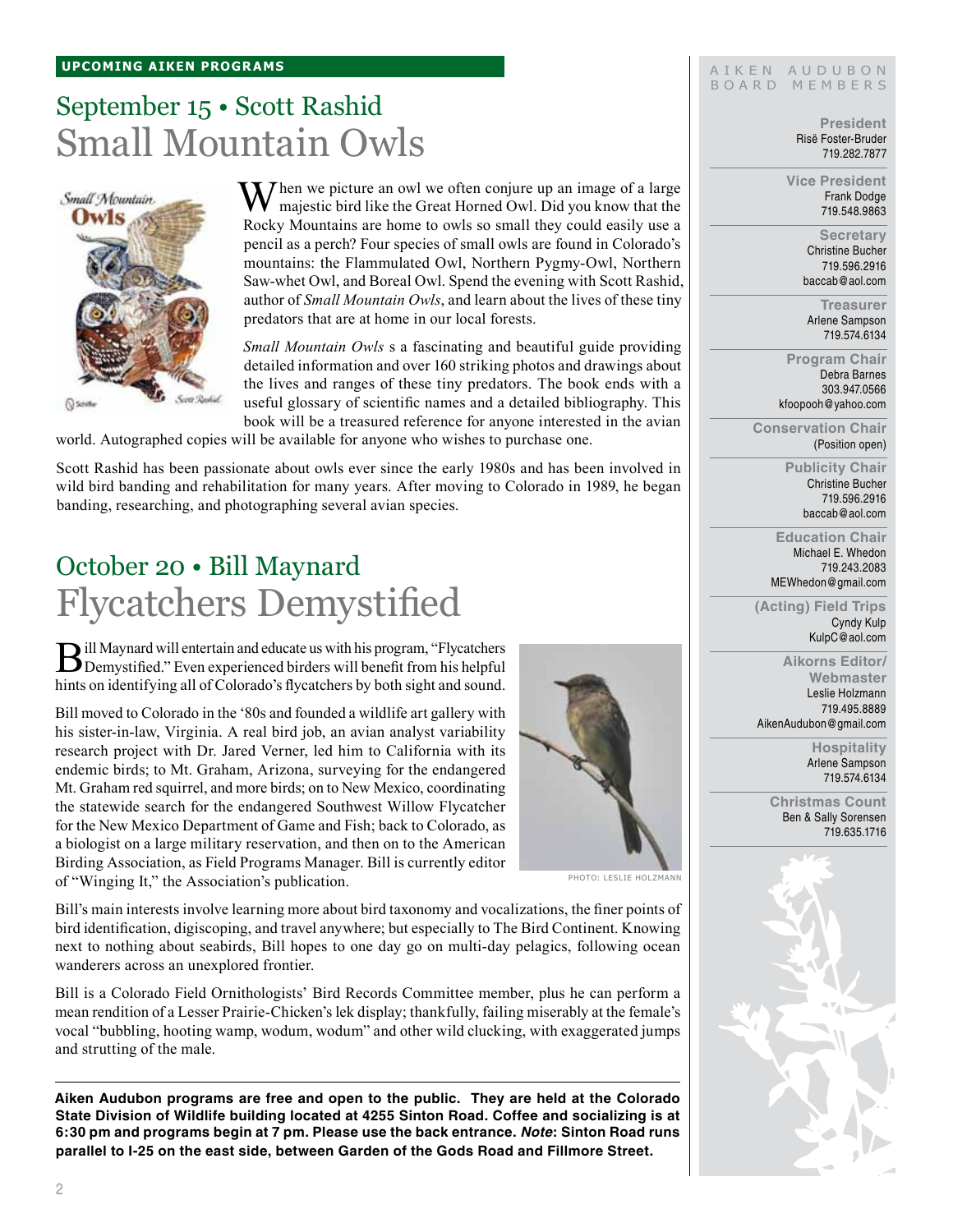#### **aiken audubon FIELD TRIPS**

**Everyone is welcome on Aiken field trips, regardless of experience level or membership in Audubon. Contact trip leader for details and to let them know you are coming. Don't forget to pack your binoculars, scope (if you have one), field guide, water, snack or lunch, hat, rain gear, sun screen, bug spray, camera(?), and some gas money for the drivers.** 

Note**: In cases of extreme weather, trips may be cancelled. If this might be a possibility, please contact the trip leader an hour before the scheduled meeting time.**

**To receive e-mailed reminders of upcoming field trips, send your name and e-mail address to AikenAudubon@gmail.com.**

### **Sunday, September 19, 8 am – 2 pm** Chico Basin Ranch

Birding guide extraordinaire John Drummond will be leading this trip to the ever-productive Chico Basin Ranch. Trip limited to 16 birders.

Meet at 7 am at the Woodmen Road Park and Ride Lot to carpool, or at 8 am at the Chico Basin Banding Station. Driving directions can be found at www.chicobasinranch.com.

Cost is \$10 per person, and a liability waiver must be signed for each participant.

For more information, and to sign up, contact John at jxdrummo@aol.com

### For the latest information on field trips and events: www.AikenAudubon.com

#### **UPCOMING EVENTS OF INTEREST**

### **Saturday, September 11, 1 – 3:30 pm** Naturalist Docent Volunteer Orientation

Naturalist docents play a key role in providing visitor services at Bear Creek and Fountain Creek Nature Centers. Come to this orientation to learn more about being a visitor information receptionist and see if the nature centers are the right fit for your volunteer time. Volunteers must be 18 or older and complete an application.

Reservations required. Call Paula at 719.520.6387 for more information and an application, and to reserve a spot.

### **Saturday, September 11, 7:30 – 11 am** Fountain Creek Fall Bird Count

Beginning-to-advanced birders are invited to observe and record the numbers of bird species and populations found in Fountain Creek Regional Park during the height of fall migration.

Reservations required, \$5 donation "for the birds." Contact the Fountain Creek Nature Center at 719.520.6745



### **Friday, September 24, 7 – 8:30 pm** Ghost Bird Movie

"Ghost Bird" tells the timely story of the Ivory-billed woodpecker's miraculous rediscovery in 2005. The bird's resurrection was heralded around the world as proof that conservation efforts on behalf of threatened species were making the critical difference between life and death. While the fate of Ivory-bills remains uncertain, there is no question the vital role local conservation efforts play in reversing the planet's extinction crisis. Discussion will follow the screening.

Sponsored by the Aiken Audubon Society and Friends of El Paso County Nature Centers. Held at Bear Creek Nature Center, 245 Bear Creek Road, near 26th Street and Lower Gold Camp Road.

Reservations required, \$5 minimum donation per person is requested. Contact the Bear Creek Nature Center at 719.520.6387.

### **Saturday, September 25, 9 am – 4 pm** Family Stewardship Day

Both Bear Creek and Fountain Creek Nature Centers invite families of all sizes and ages to work for an hour, or all day during the National "No Child Left Inside Day." Join us as we give back to the parks by planting trees, cleaning the creek, removing invasive weeds, working in the native water-wise gardens, and renovating trails. Tools, a light lunch, and a wrap-up barbecue dinner will be provided.

This event is co-sponsored by REI.

Reservations required, 520-6745 (Bear Creek) or 520-6387 (Fountain Creek). This event is free.

### **November 11-14, 2010**  Audubon Round-Up 2010

Join other Auduboners for an unusual learning experience in the high Sonoran Desert along the beautiful Salt River. The purpose of this event is to present learning opportunities to benefit your chapter's projects and your chapter's sustainability, networking, "down time" for fun and relaxed friend-making and excellent Sonoran Desert birding.

More information: www.sonoranaudubon.org

**September 25 is**  "No Child Left Indoors Day"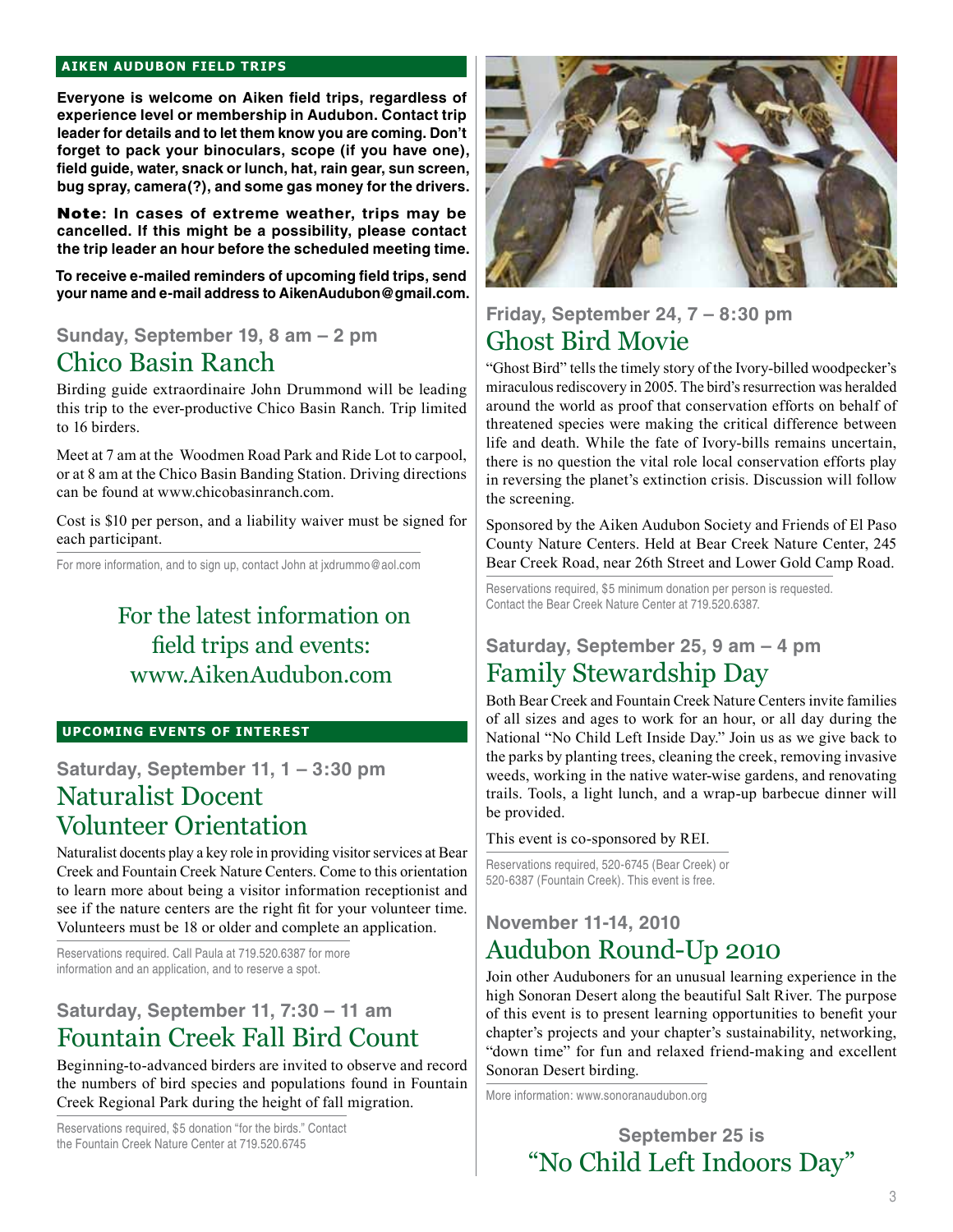#### **conservation corner**

## **A letter from Audubon's new President/CEO, David Yarnold**  Boots on the Ground

 $\mathsf{G} \mathsf{T}$  ook, up there, on that peak," our guide said. And through a borrowed spotting scope, I saw the pair of Gyrfalcons. Erect, watchful, the personification of "raptor." We'd just come from the Latrabjarg Bird Cliffs on the western-most point of Iceland—and Europe. The cliffs, as many of you know, are home to hundreds of thousands of Atlantic Puffins, Razorbills and Murres. I'd never seen an avian blanket on such a massive piece of landscape.

That's my highlight reel—the best I can offer as a novice birder. I have a lot to learn about birds and I'd like to ask your help: Set me on a birding path worthy of Audubon. After an initial week in New York in September, I want to go birding with you. I'm going to spend most of that month—my first real month on the job, learning in the field. I can't think of a better way to tap into your passion and get to know your issues and your thinking.

While I'm a budding birder, I've run an environmental NGO for almost 5½ years and I'm a life-long outdoorsman. I know that, like the people at EDF, Audubon's staff and its volunteers are there to help the planet thrive.

As I've talked to friends about Audubon in recent weeks, I've told them this: "In journalism, we learned to 'follow the money.' In conservation, it's 'follow the birds.' I'm thrilled to represent an organization that believes that by focusing on birds and IBAs, we get a clear view of the health of nature's ecosystems—the systems that benefit humankind and birds alike.



I've learned a couple of things in the process of becoming your new President and CEO. First, I've come to

understand that Audubon doesn't belong to the New York home office. And while the state offices do tremendous work, they represent something larger. The chapters and their volunteer leaders do Audubon's grassroots work. But the fact is—and I will keep this thought at the center of my work as your new President—we are all Audubon.

Here's the other thing I've learned. While I've always associated birds with special moments (I'll tell you about the Blue Herons at Merwin Lake—in search of the legendary D.B. Cooper sometime), I'm just beginning to see and appreciate them. I was going on last week with a friend about "heroic migratory songbirds that shed ¾ of their body mass during their migration," and he said, "wow, they really do have you, don't they?" From the canopied running trail where I put in five miles each morning to a peak overlooking Hong Kong to the Brown Pelicans in Louisiana's Barataria Bay, birds have moved to the front of my awareness in the past three months—and are no longer part of nature's background imagery. I'm guessing that's an early stage of a birder's evolution, so rather than being shy about admitting it, I'm proud to be on the road to discovery.

I've always enjoyed nature. I put myself through college working at a backpacking store. I've hiked most of the John Muir trail, backpacked in the Cascades and up Mt. Whitney and kayaked from Alaska to Quebec to the Colorado River—and on the Hudson River I see from my home.

But something's different now—it's all about the birds.

You'll be hearing more about how we'll organize the logistics of my boots-on-theground month in the field. I'd appreciate your help and I'm looking forward to getting to know you.

Daid Vanual

### **CITIZEN SCIENCE**

### Are You Part of a Birding Couple?

Aiken Audubon recently received an email from a PhD. student in Australia. She has requested help with her research. You can make an important contribution by filling out her online survey. Here is a summary of her letter:

For the last eighteen months I have been researching the characteristics of American couples that travel internationally to watch birds. My desire to carry out this research was driven by my 27 years experience as a guide in the Top End of Australia. Few local tour operators had the skills or interest to be able to fulfill the desires of serious birders, while international bird tours appeared to be the domain of serious birders. Yet couples I met often had different interests, and wanted an experience that would suit them both. One, for example, might be a lister, while his/her spouse might wish to photograph birds, or even just enjoy being in a natural setting.

Serious birders, according to the research, are mainly men, while women are reportedly mostly casual and novice birders (although there is evidence that women are becoming more serious). Given these gender-based differences it seemed likely that couples would demonstrate different levels of participation and commitment to birding, one spouse or partner being more dedicated to the activity than the other. I wanted to find out whether this was a common feature of birding couples, but soon discovered there was no research.

My research, so far, has found that couples do often differ. It also appears that birders of both genders prefer to watch birds and travel internationally with their spouse or partner even when their level of dedication to birding, their skills, or even interests, differ.

To carry out in-depth analysis, I need more respondents. I am not trying to change the world, but with this research I hope to be able to influence some in avitourism to cater better to a group of travelers that have been largely ignored.

Would your members be able to help by filling out my questionnaire? The URL is www.surveymonkey.com/s.aspx?sm=h3NC qTwur3H\_2bPlbFtk\_2bSpw\_3d\_3d. I would particularly love to hear from couples who have travelled to other countries.

Yours sincerely, Denise Lawungkurr Goodfellow

There is a link to the survey on the homepage of the Aiken website: www.AikenAudubon.com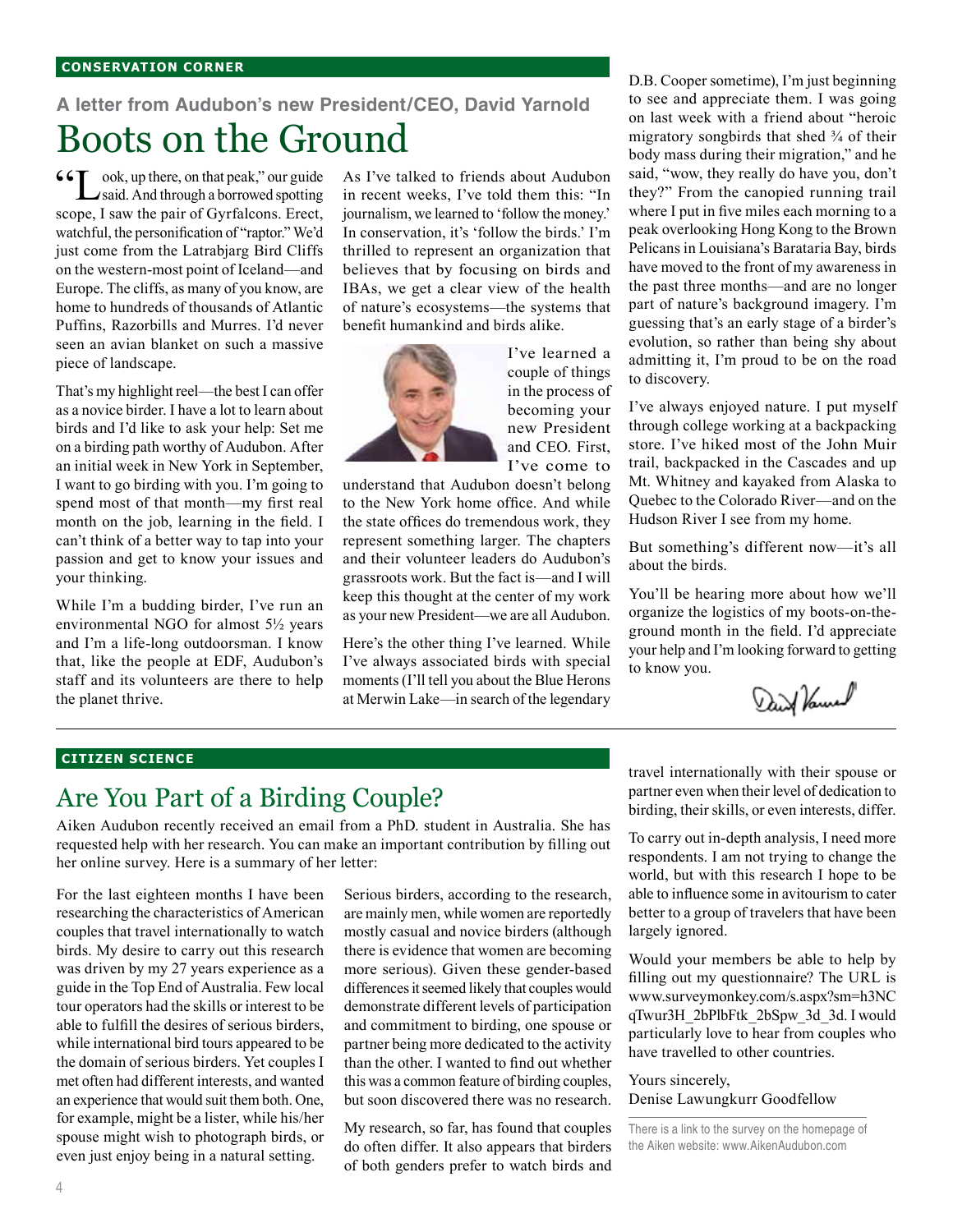## Do you blog about birds?

A number of Aiken birders have mentioned that they have personal blogs relating to birds and birding. Well, we'd like to know about them! If you'd like to share your blog with Aikors readers, please send an email containing your blog's web address and a brief blurb description to AikenAudubon@gmail.com. A list will be maintained on the Aiken website, and new additions will be published periodically in the Aikorns.

Here are a few to get us started:

**BrdPics** http://brdpics.blogspot.com

This is Bill Schmoker's Nature & Birding Blog. While Bill isn't an official member of Aiken Audubon, he is kind enough to be a regular speaker here. If you enjoy his programs (and who doesn't?), be sure to visit his birding and photography blog.

### **DJB Photo Adventures**

http://djbsphotoadventures.blogspot.com/

Be sure to enjoy the photos Debbie Barnes posts on her bird photography blog. She writes, "I am a amateur photographer, birder and learning to band birds. These are some of my adventures!"

### **Melissa Walker's Nature Blog** http://naturenarratives.com.

Melissa posts several articles per month of nature writing from her own "archives" plus new experiences. Discover or review the flora, fauna, geology and ecology of the Pikes Peak Region and Colorado in only a few paragraphs at a time.

Melissa would like to especially highlight her article on swift migration, which happens every year in September. You can find it at http://naturenarratives.com/migration-drama-of-the-swifts#more-4.

### **Mountain Plover** http://blogs.icta.net/plover

This is a shameless plug for Aikorns Editor Leslie Holzmann's birding and gardening blog. You might recognize a few of the articles that have been reprinted here, but there are plenty more besides. Photos are in the linked gallery at www.mountain-plover.com.

#### **shrikes, continued from front page**

individual egg takes 17 days, but because the hen begins brooding before the last egg is laid, not all eggs hatch at the same time. Hatching rate is good, but usually only 3 or 4 chicks survive to fledge. Again, the harsh habitat of the high plains is often to blame. When periods of bad weather reduce foraging success for the adults, smaller shrike chicks weaken and are fed to the older, more robust chicks. However unpleasant we may find this fact of nature, "brood reduction" ensures survival of at least some of the chicks.

Shrike chicks fledge at around 17 days, but because of the staggered hatching schedule, all chicks do not fledge on the same day.

## aikorus Aiken Audubon Society Membership/Subscription

**Sign Up For:**

One Year

 Two Years Donation

**New** Renewal Total

\$10.00 \$18.00

Name

Address

**Mail Check To:** Aiken Audubon Society 6660 Delmonico Dr. D-195, Colorado Springs, CO 80919

Typical of most passerine fledglings, shrike chicks cannot fly for the first few days, spending most of their time hiding in brush or other dense foliage. Their calls bring parents with food, but may also attract predators; this flightless period is a perilous time for young shrikes, accounting for significant mortality.

Fledgling shrikes typically spend several weeks with the adults in their natal territory before migrating. The parent birds continue to feed the youngsters as they mature and become more proficient at capturing prey items such as grasshoppers, beetles and other insects.

Many shrikes hatched on the high plains of Colorado are not so fortunate. Their post-fledging education must be learned "on the road". A significant number  $(+/-50%)$  of breeding shrikes depart the natal area during the first week in July, shortly after the chicks have fledged. Family groups can often be found as they travel along together, foraging from fence and utility wires beside back roads and pastures. Usually only one of the parent birds is present (often the male), feeding the chicks as they move south. Many of these young shrikes have not yet completed growth in the wings, tail, or bill, which is still soft, and their skull muscles have not yet developed the strength required to kill prey.

Despite these handicaps, Colorado's high plains loggerhead shrikes represent a healthy population. My banding studies indicate a high rate of return for birds hatched the previous year (40-45%). Looking ahead, the prospect for continued reproductive success in high plains shrikes is very good. While many states list this species in serious decline, Colorado's shrikes continue to prosper and thrive in their unique, arid habitat.

Acknowledgements: Summer field work has been made possible thanks to grants from Aiken Audubon Society and Colorado Field Ornithologists.